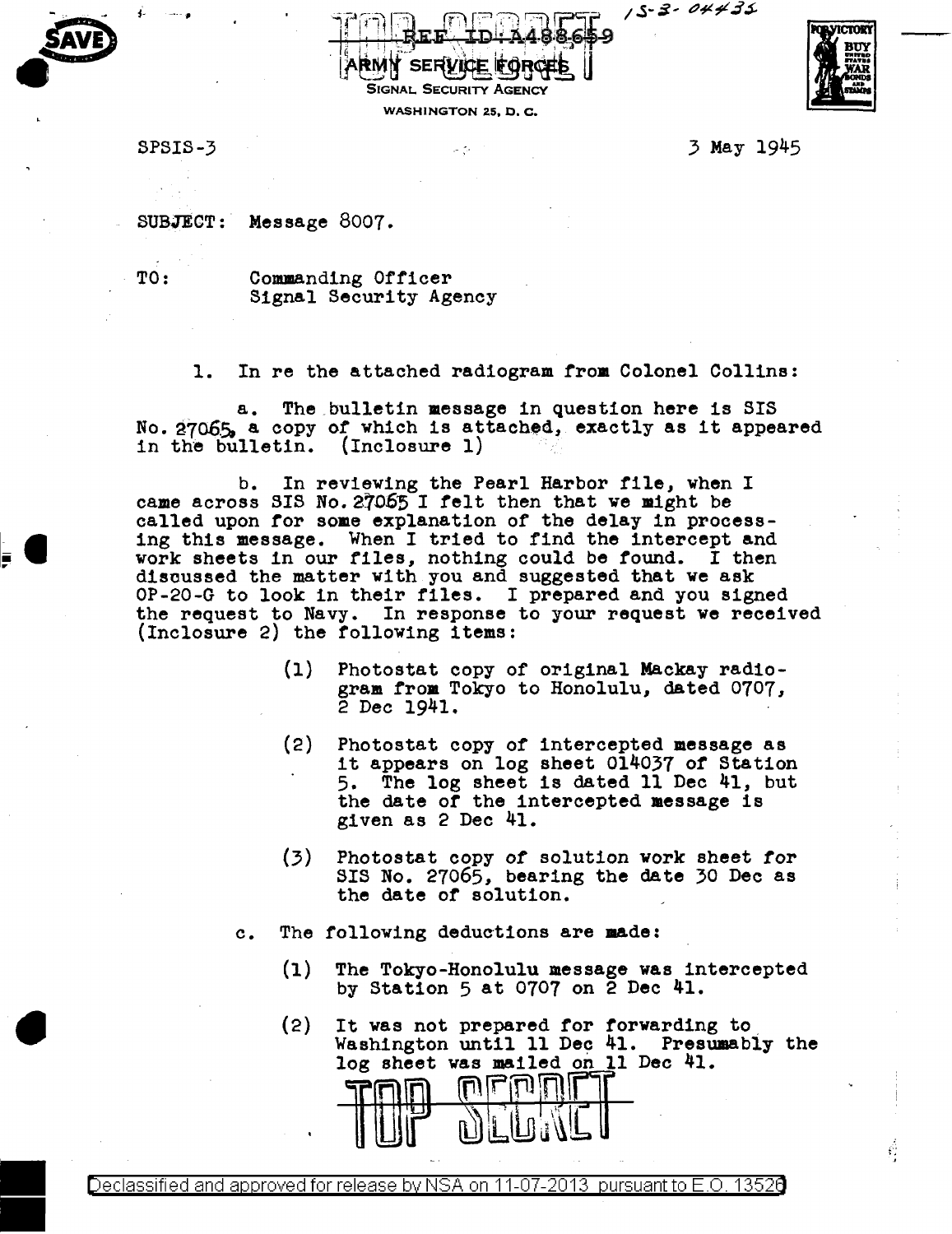3pSIS-3 (3 May 1945)

- (3) The log sheet was received by SIS on 23 Dec 41.
- (4) The message was processed on 30 Dec 41.
- (5) The photostat of the Mackay radiogram rne photostat of the mackay radiogram<br>came some time after 23 Dec 41, as it bears the word "dupe" on its face. Note the decoded reference number, dated, and indicator HAHVK meaning "J-19", inked in by somebody who recognized that it was a duplicate.

d. At one time, in discussing this intercept with Captain Safford, he stated that he had a dim recollection that this message had been intercepted by their West Coast Station on 2 Dec 41, forwarded by teletype, and logged out to SIS on the same day; further, that it was possible that this copy was garbled, which might explain failure to make a prompt translation. Captain Safford was not in a position to verify this, saying that OP-20-G had told him that by direction of Admiral Redman they could not give him any information. We have not asked OP-20-G to indicate whether their records will substantiate Captain Safford's recollection. It might be advisable to do so, in view of the current interest in this intercept.

e. Our records here have been carefully searched and we are unable to locate data which will give the complete assigned intercept mission of Station 5 between 1 Dec and 30 Dec 1941. The only things we have been able to locate are attached in Inclosure 3.

*t.* Colonel Hayes says that since the information requested by Colonel Collins is on behalf *ot* Colonel Clausen, it is all right to furnish it.

WILLIAM F. FRIEDMAN Director *of*  Communications Research

SIS Msg No. 27065. Original intercept and work sheet for SSA Message Radiograms from SIS to HAwaiian Dept, Philippine Dept., sgnd by Col. Minckler.

**₩** 

4 Incls

•

Radiograms 292 & 304 from  $2 \begin{bmatrix} 1 & 0 & 0 \\ 0 & 1 & 0 \\ 0 & 0 & 0 \end{bmatrix}$ and 30283)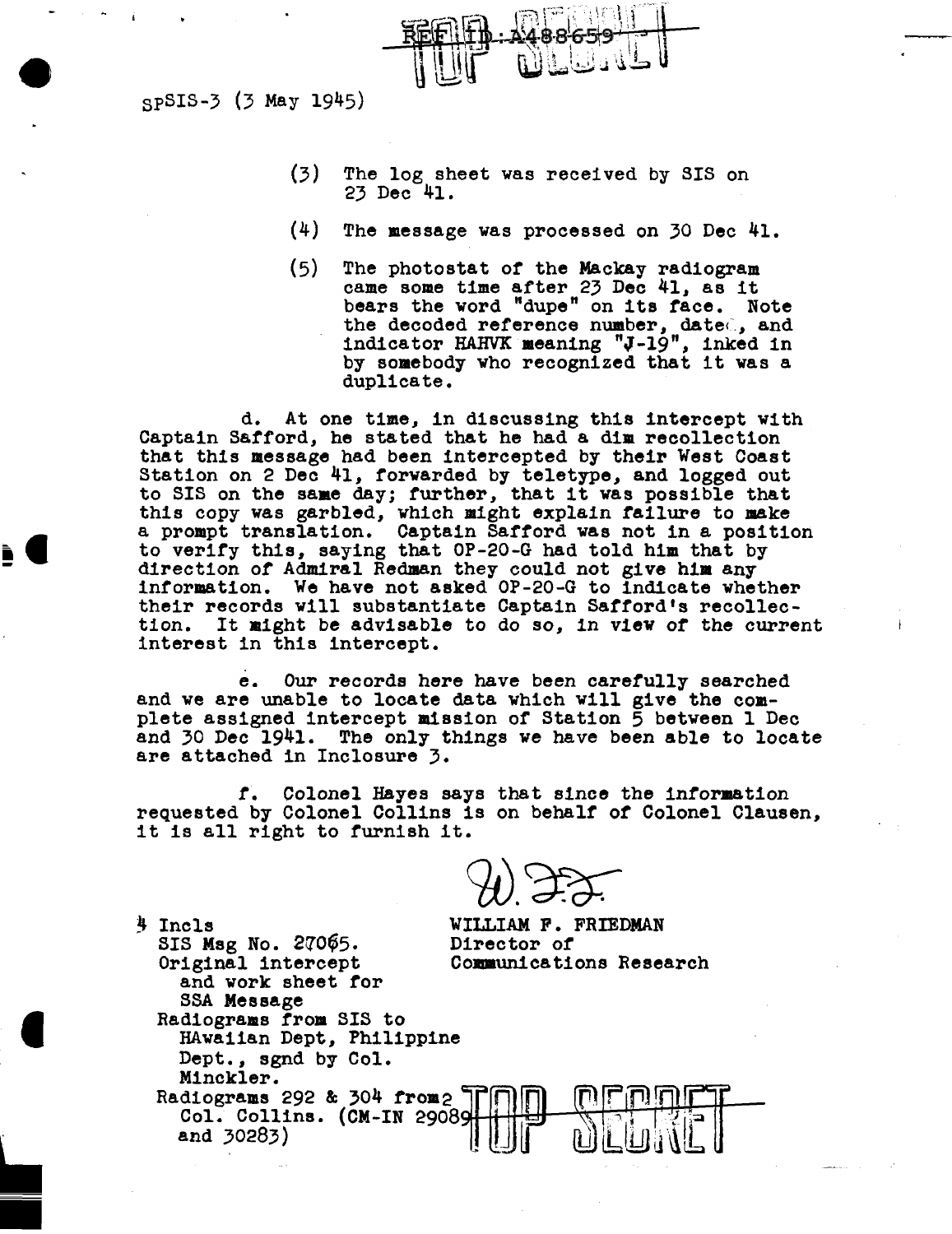## REF ID:A488659 **BEONLI**

From: Tokyo (Togo) Honolulu December 2, 1941 J-19

#123

(Secret outside the department.)

In view of the present situation, the presence in port of warships, airplane carriers, and cruisers is of utmost importance. Hereafter, to the utmost of your ability, let me know day by day. Wire me in each case whether or not there are any observation balloons above Pearl Harbor or if there, are any indications that they will be sent up. Also advise me whether or not the warships are provided with anti-mine nets.

Note: This message was received here on December 23.

ARMY 27065<br>JD 8007

•

 $(Japanese)$  Trans.  $12/30/41$  (5)

(Encloser)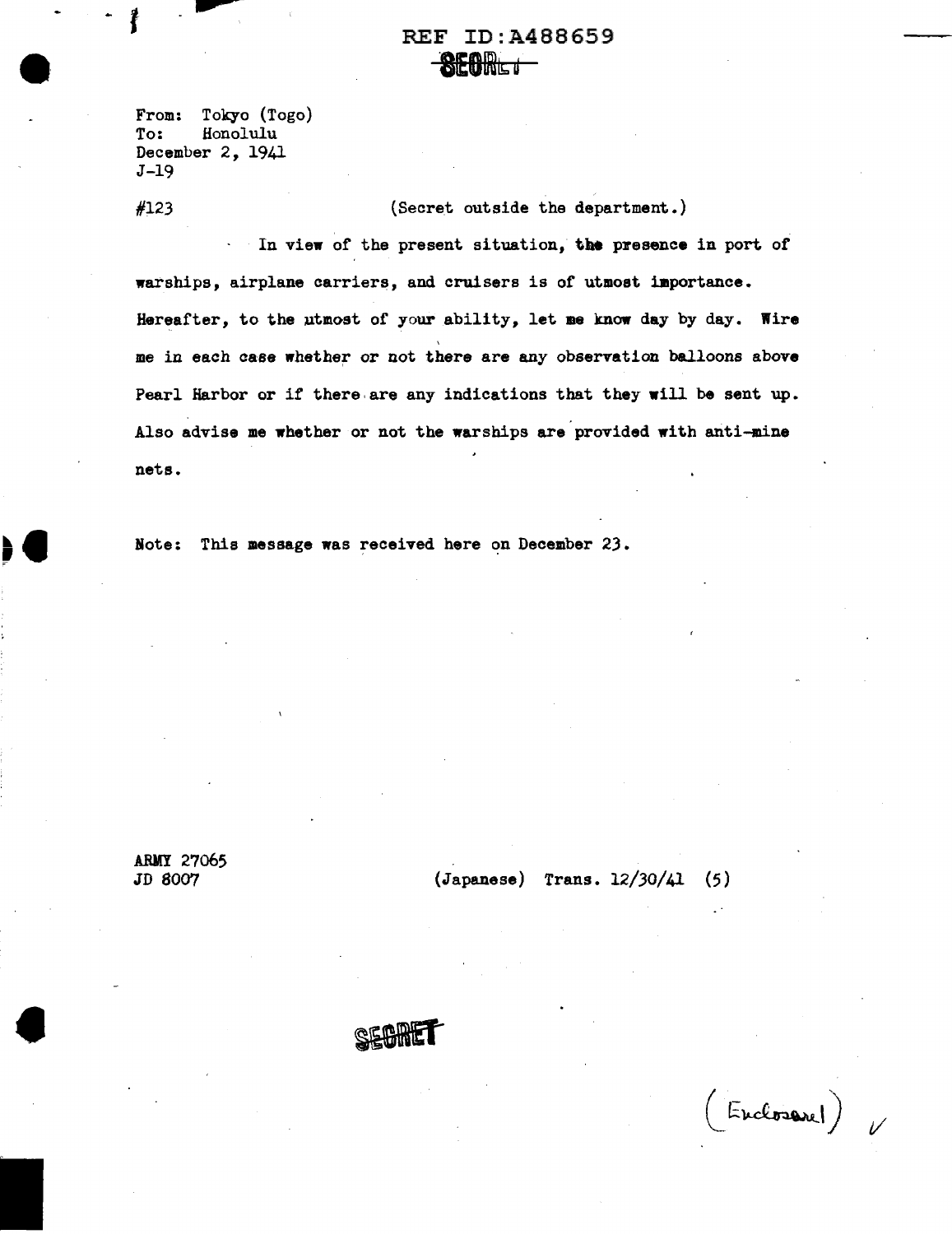

#### MESSAGE CENTER

#### INCOMING MESSAGE

FROM: US ARMY FORCES IN PACIFIC OCEAN AREAS FORT SHAFTER TH

TO: SIGNAL SECURITY AGENCY

MSG NR: SID 380 150045Z MAY 45

•

•

CORDERMAN FOR ROWLETT FROM FRAME

INTERCEPTED CODE TEXT DESIRED HERE OF MESSAGE YOUR TRANSLATION 12 DECEMBER 41 NUMBER ARMY 8007-27065 BULLETIN

ARNO AS CM-IN NR: 37944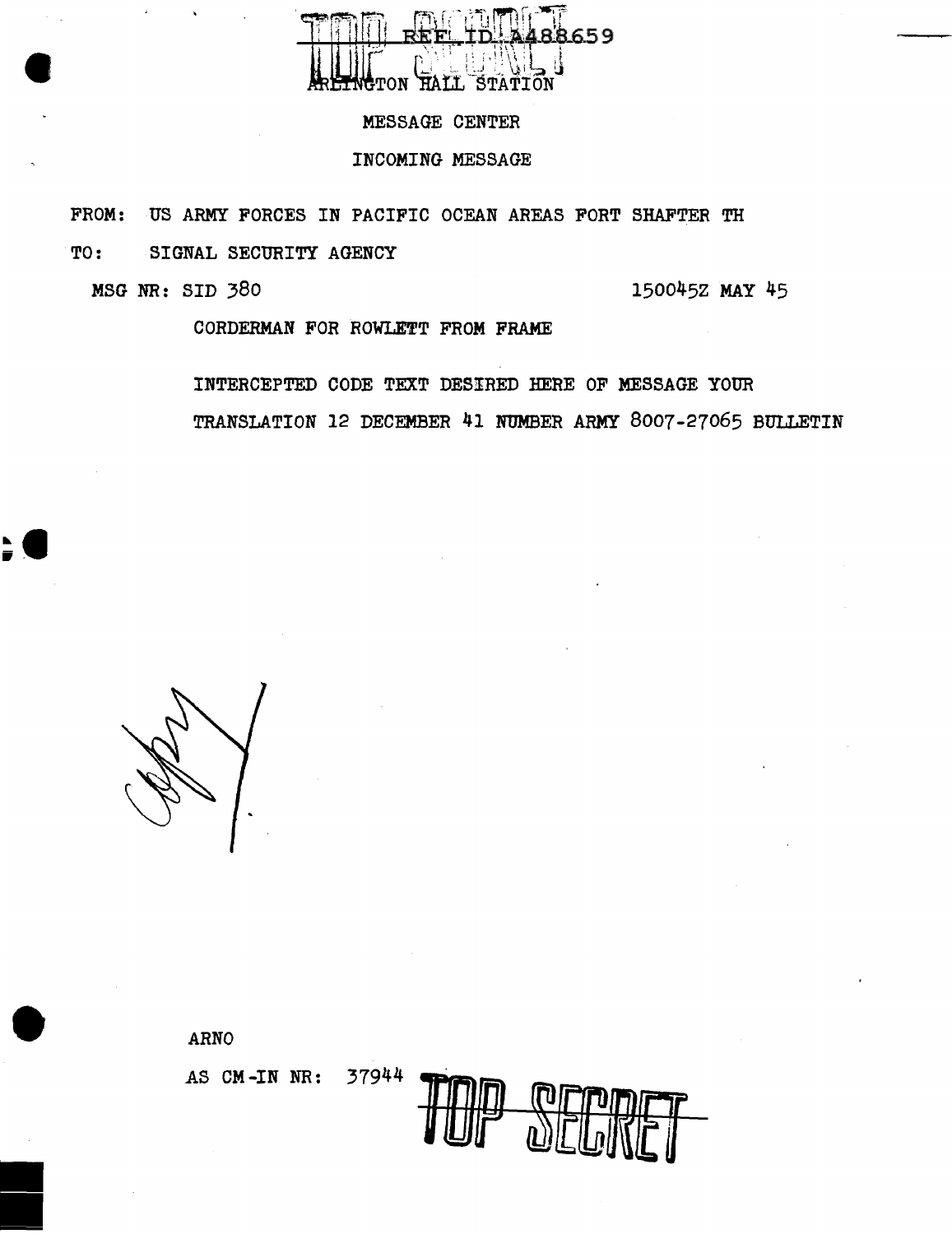• Op-20-G-5/efr 16 March 1945

Fudoure 2

'

 $\mathbf{I}$ 

# TO<del>P SECRET ULTRA</del> **TOP 320 CT-ULTRA**

MEMORANDUM FOR COLONEL CORDERMAN.

Subj: Original Intercept and work sheets for SSA message 27065.

Ref : (a) Your Top Secret Memo dated 12 March 1945.

Enc :  $(A)$  3 Photostats.<br>1. Photostats of subject documents one formulation of  $\mathcal{L}$ 1. Photostats of subject documents are forwarded herewith as enclosure (A).

Respectfully, <del>n</del>der, USN  $_{\text{Com}}$ 

cc: G

**•**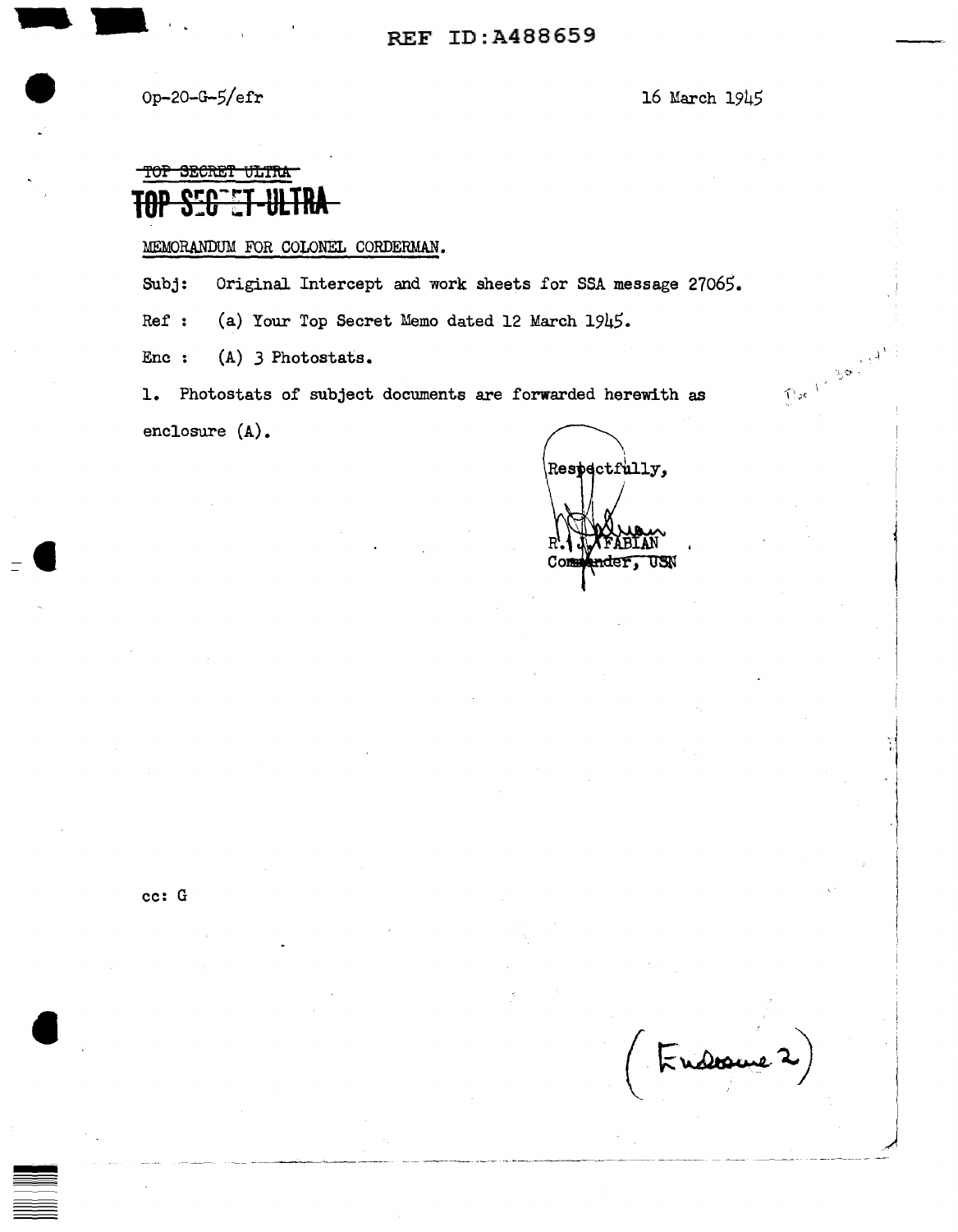### REF ID:A488659

 $\frac{3}{2}$ 

TOP SECRET-ULTRA-

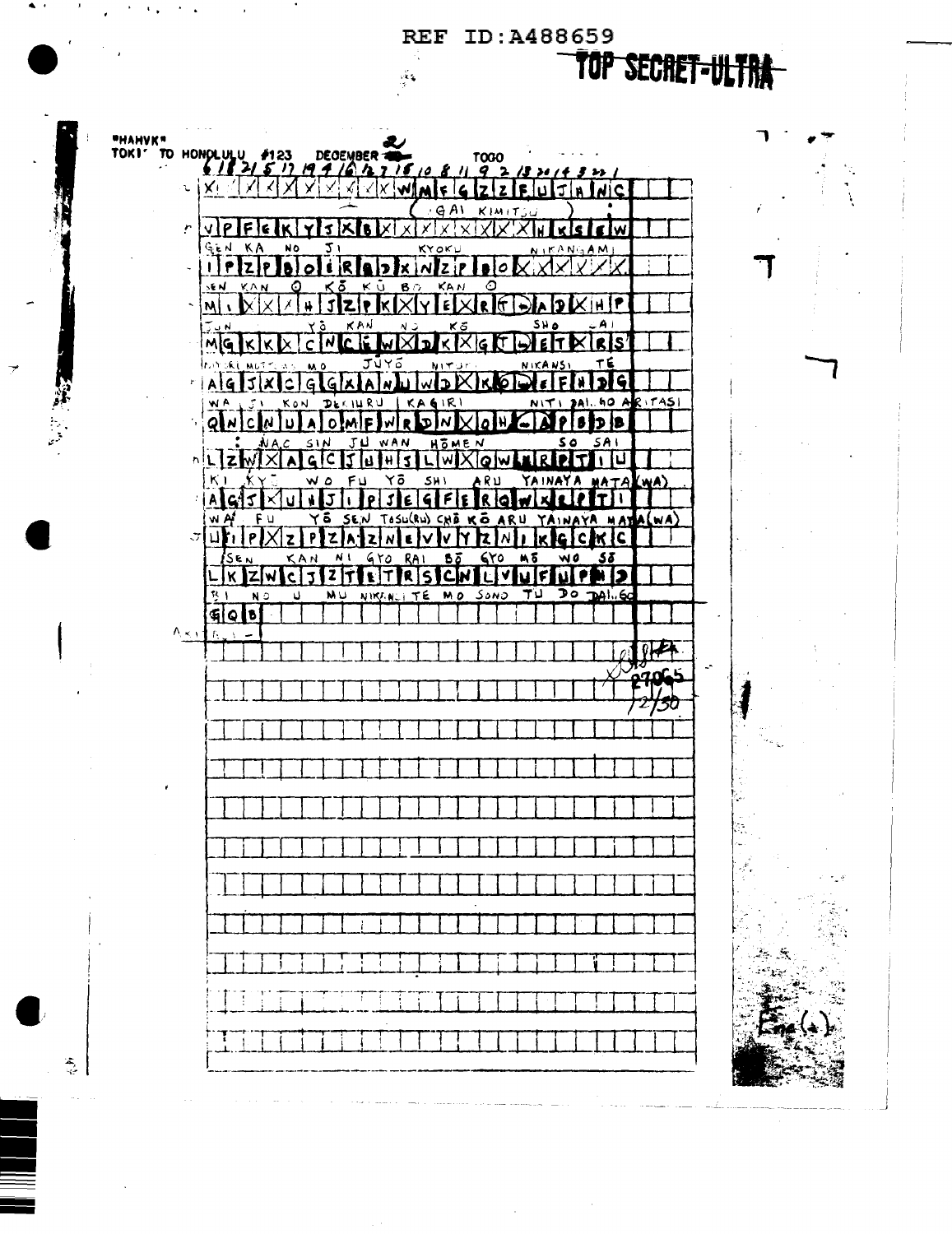